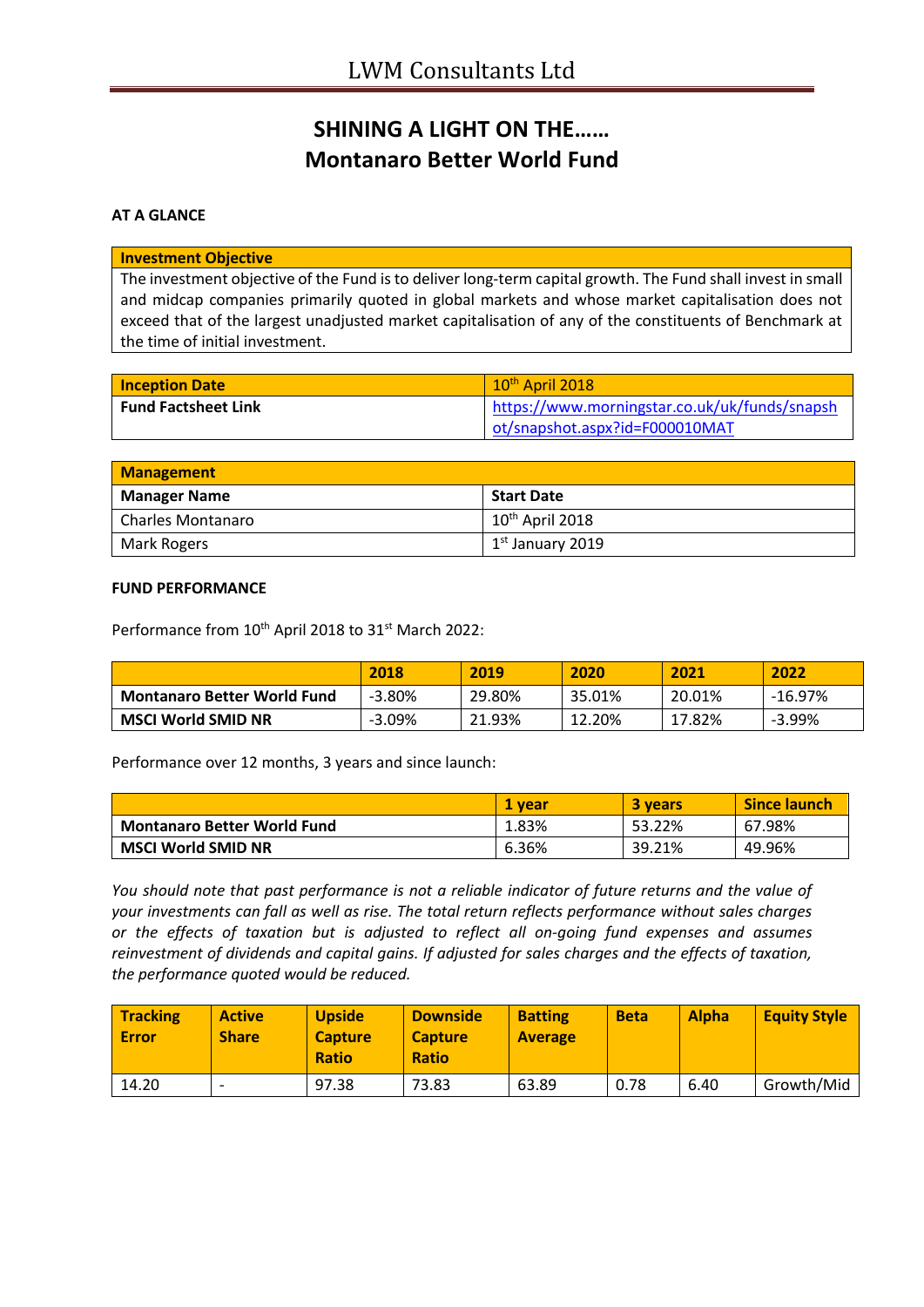# LWM Consultants Ltd

| <b>Volatility Measurements</b> |        |
|--------------------------------|--------|
| 3-Yr Std Dev (volatility)      | 18.99% |
| 3-Yr Mean Return (average)     | 15.28% |

| <b>Investment Style Details</b> |                          |  |
|---------------------------------|--------------------------|--|
| Giant                           | $\overline{\phantom{0}}$ |  |
| Large                           | $\overline{\phantom{a}}$ |  |
| Medium                          | $\overline{\phantom{0}}$ |  |
| Small                           | $\overline{\phantom{0}}$ |  |
| Micro                           | $\overline{\phantom{0}}$ |  |

| Top 5 Holdings - 50 Equity Holdings |            |       |
|-------------------------------------|------------|-------|
| Cognex Corp                         | Technology | 3.34% |
| Sartorius Stedim Biotech SA         | Healthcare | 3.30% |
| Icon PLC                            | Healthcare | 3.12% |
| SolarEdge Technologies Inc          | Technology | 3.10% |
| Spirax-Sarco Engineering PLC        | Technology | 3.10% |

| <b>Top 5 Sectors</b>     |        |
|--------------------------|--------|
| Healthcare               | 33.44% |
| Industrials              | 28.46% |
| Technology               | 26.70% |
| <b>Consumer Cyclical</b> | 4.11%  |
| <b>Utilities</b>         | 2.99%  |

| <b>Top 5 Regions</b> |        |  |
|----------------------|--------|--|
| <b>United States</b> | 47.32% |  |
| Eurozone             | 16.69% |  |
| Europe ex Euro       | 16.23% |  |
| Australasia          | 6.85%  |  |
| United Kingdom       | 6.75%  |  |

### **UPDATE….**

We reviewed this strategy in January where it had had one of its worst periods of performance. The strategy has continued to struggle this year, and this was an opportunity to discuss the first quarter. Montanaro have a long track record of sustainable investing and have been investing ethically since the 1990s. They have integrated ESG into their process for over two decades and the strategy has won several industry awards. The fund has exclusions which include tobacco, alcohol, weapons, gambling etc.

The impact themes for the strategy include environmental protection, green economy, healthcare, innovative technology, nutrition, and well-being. The company they invest in must derive at least 50% of their revenue from these areas.

There are three stages to adding a company to the list of investable companies:, which consists of asking these 3 questions - is the company making a positive impact, is it a good business and is it a good investment?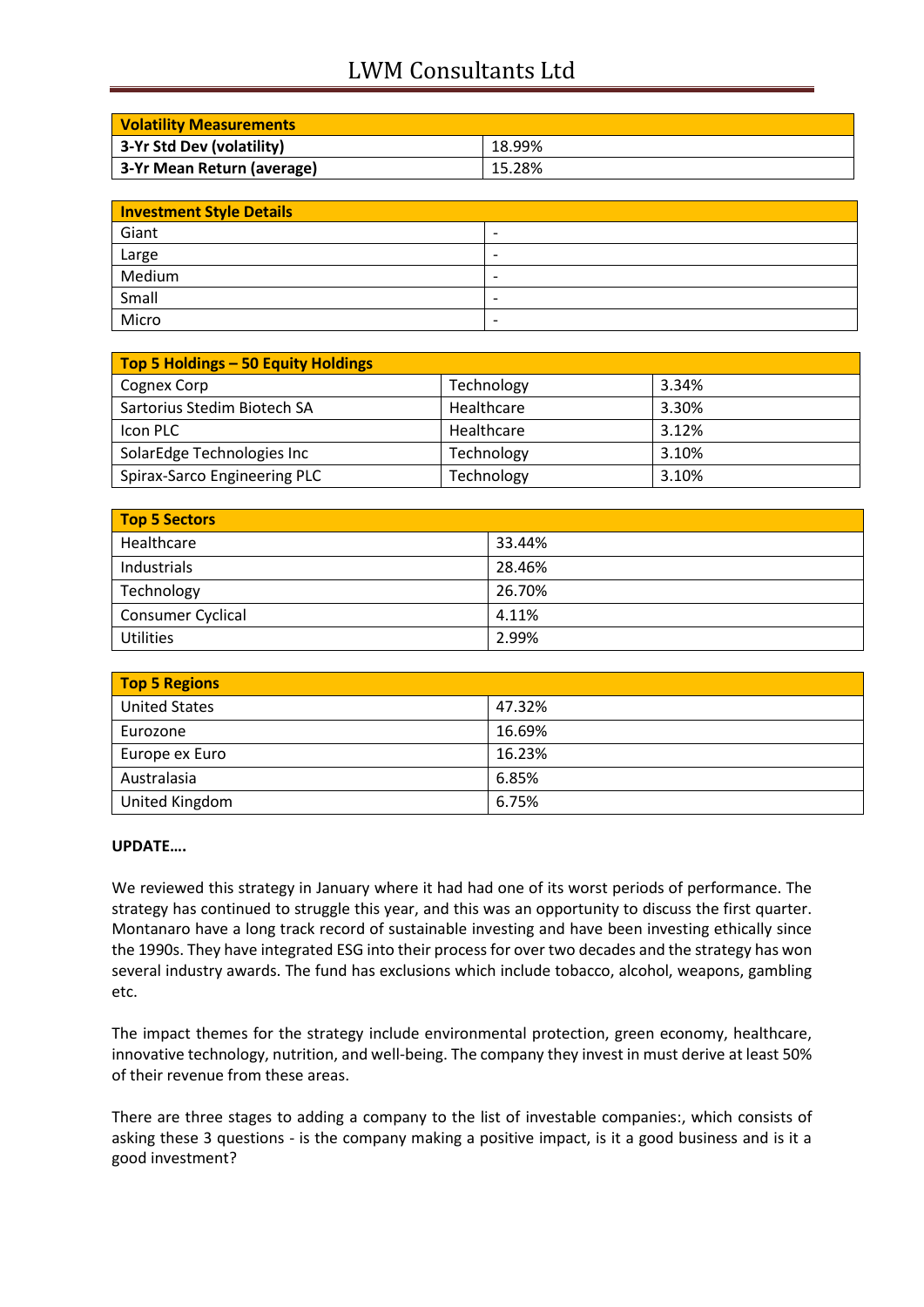Going deeper, they also look at the engagement side of a company: what are the opportunities, are the management willing to engage, how they can support a company and what is the engagement timeline?

With this in mind, the types of companies they like are quality businesses. They have sound balance sheets, they are delivering growth and have increasing revenue forecasts. This does mean that they are overweight sectors like healthcare, IT and industrials. The managers also focus on small and midcap companies.

January 2022 saw the 2<sup>nd</sup> biggest rotation into value for 50 years, and the areas that benefited such as oil, financials etc are not stocks they hold. Therefore they were on the wrong side of the "trade". Additionally, large-cap outperformed small and mid-cap.

Examples of what investors could expect to see include:

Terna Energy – this is a Greek renewable energy company mainly focused on wind farms Energy Recovery – this delivers fresh water to local communities Xylem – this is a water technology company

In terms of holdings, over the last quarter the top 20 haven't really changed. They have trimmed Dexcom, Nova, Bio-Techne and Carl Zeiss Meditech and sold Santen Pharmaceuticals. They have added Tyler Tech, Terna Energy and Catalent and topped up the positions in Trex and Chr Hansen.

Some of the negative drivers have been the COVID winners such as Trex, Masimo and Tecan. Trex uses recycled wood and plastics in their product and the assumption is that its revenue will fall, whereas the company feel that it will rise. They have done some modelling around the markets view and the company's expectations, and they see value within the stock. Hence they have adding to it.

Positive attributes have come from the likes of SolarEdge Technologies, Cognex, Alfen, Ameresco and ChemoMetec.

One area the fund has been increased exposure to is Cell and Gene Therapy. They are investing in the picks and shovels rather than those developing the treatment. So examples would be flasks which grow the cell therapies, quality control instruments and proteins which grow cell therapies. The companies they hold are Sartorius, Bio-Techne, ChemoMetec, Catalent, Bruker and ICON. They believe this is a growing part of the market and through this approach they can benefit from it.

In summary, it has been a difficult time and the fund is invested in parts of the market that are currently unloved. However, these are quality companies with strong balance sheets and innovative products delivering solutions and it is likely that if we head towards a recession investors would seek quality. This fund offers that.

It is also important to remember that many of these solutions are at early stage of the growth cycle and this will only grow in the future, enabling the companies to gain greater market share. These are also companies that don't tend to be in other funds and so it offers investors a more diversified holding.